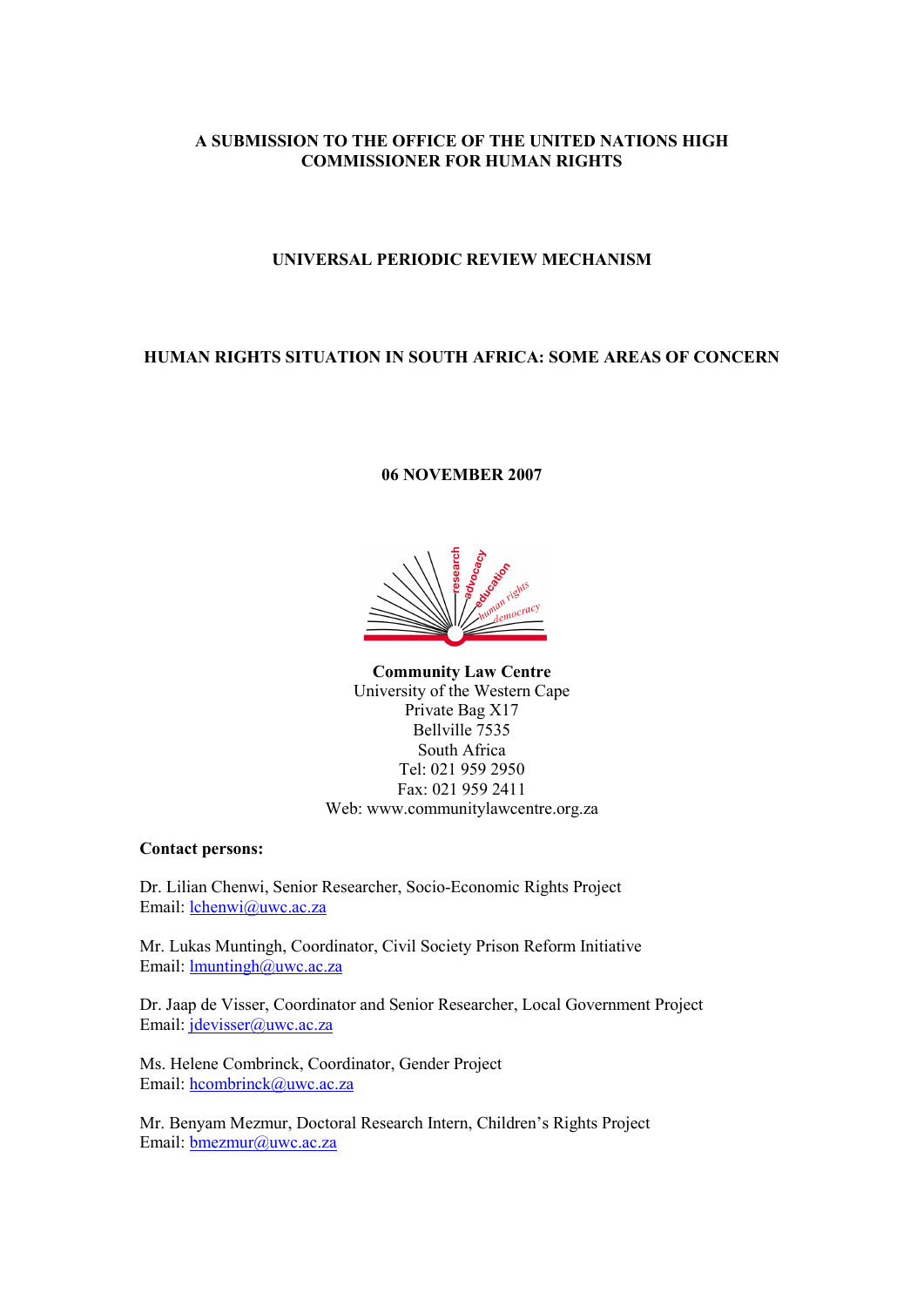## HUMAN RIGHTS SITUATION IN SOUTH AFRICA: SOME AREAS OF CONCERN

## A. Introduction

- 1. The Community Law Centre (CLC) is a South African non-governmental organisation, based at the University of the Western Cape. It is committed to protecting and promoting human rights and combines a strong academic tradition with a practical hands-on approach to transformation. It is founded on the belief that our constitutional order must promote good governance, socio-economic development and the protection of the rights of vulnerable and disadvantaged groups. CLC has recently been granted an observer status with the African Commission on Human and People's Rights.
- 2. We welcome the opportunity to participate in the Universal Periodic Review process of the Human Rights Council, as South Africa is one of the countries to be reviewed.
- 3. Since 1994, South Africa has made significant advances in developing a statutory framework promoting and protecting human rights. The Constitution and the national institutions created to protect and promote human rights are testimony to this. At the same time, it should also be acknowledged that the legacy of apartheid presents substantial challenges in developing a culture of human rights based on transparency and accountability. Hence, despite all the significant strides aimed at realising human rights in South Africa, there are still areas of concern, some of which are highlighted in this submission.

## B. Ratification of the International Covenant on Economic, Social and Cultural Right

- 4. South Africa is internationally renowned for its constitutional protection of a broad range of economic, social and cultural rights, and for the development of a nuanced, sophisticated jurisprudence on these rights.
- 5. However, we are deeply concerned over the fact that South Africa has signed but not yet ratified the International Covenant on Economic, Social and Cultural Rights, 1966 (ICESCR). The ICSECR, along with its sister Covenant, the International Covenant on Civil and Political Rights, 1966 (ICCPR), as well as with the Universal Declaration on Human Rights, constitute the 'International Bill of Rights'. Insofar as the two Covenants are binding law on States Parties, they together constitute, as a whole and indivisible unit, the cornerstone of international human rights law. South Africa has ratified the ICCPR, bringing into the South African legal order one of these two fundamental international human rights law instruments. Ratification of the ICESCR by South Africa would unambiguously signal its commitment to be legally bound by the full range of human rights recognised under international law. It would further affirm the principle recognised internationally that 'all human rights are universal, indivisible, interdependent and interrelated.'
- 6. The ICESCR clearly served as a major source of inspiration for the drafting of the provisions on social and economic rights in the South African Constitution. The courts have on occasion drawn on the provisions of the ICESCR in developing their interpretation of these rights.
- 7. We therefore find it perplexing that 13 years after signing the ICESCR, South Africa is yet to ratify this important international human rights treaty, in spite of the fact that the Government has indicated on a number of occasions that it intends to do so 'soon'. Non-ratification of the ICESCR dangerously leaves open a protection gap in the area of fundamental economic, social and cultural rights.
- 8. Ratifying the ICESCR will help ensure that South Africa's jurisprudence on social and economic rights develops in harmony with the normative standards set by the leading international treaty on these rights. It will also promote the culture of accountability to national and international human rights standards which the South African Constitution encourages.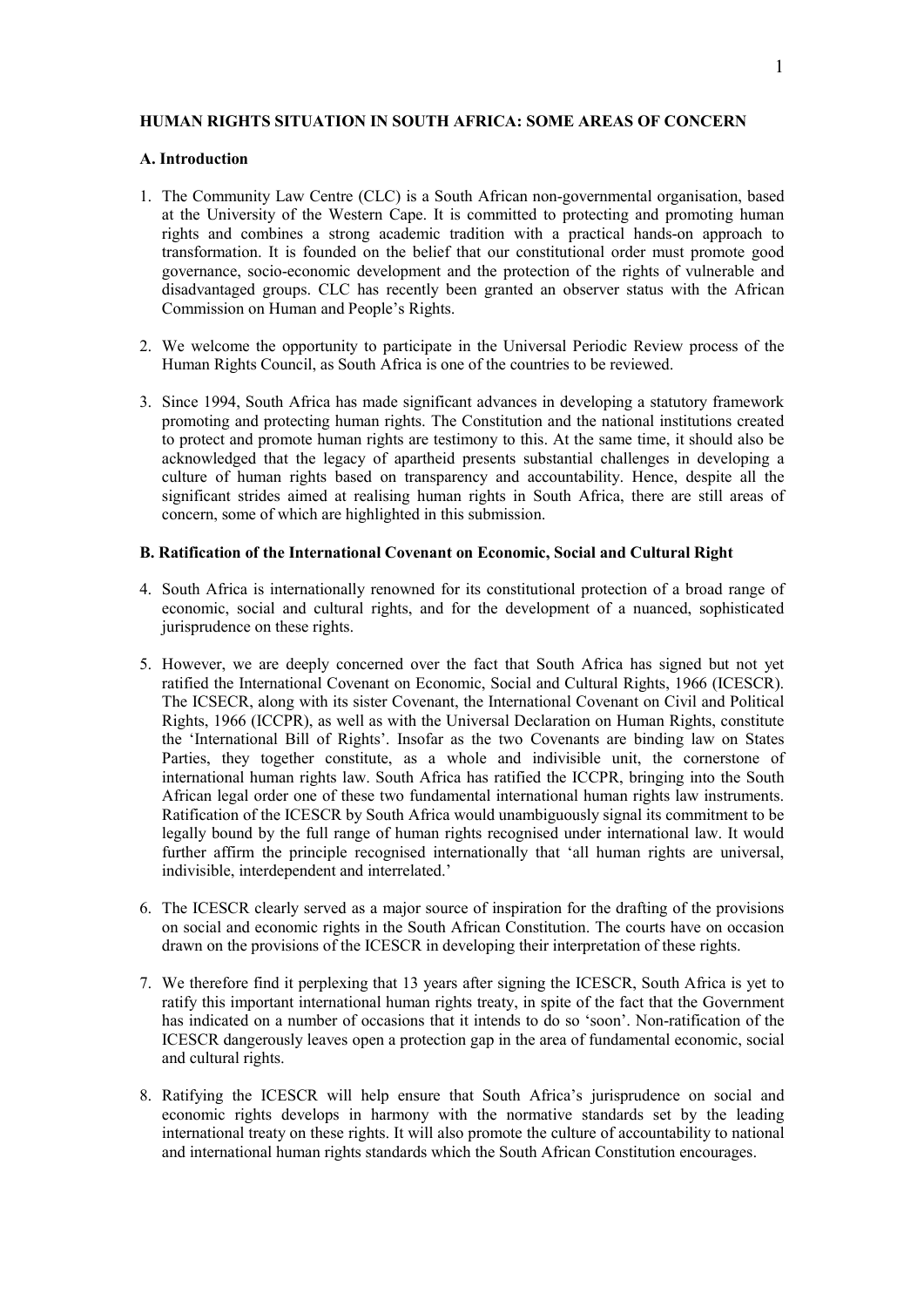### Recommendations

We therefore request that the Human Rights Council:

- a. Enquires about the progress and steps currently being taken towards ratification of the ICESCR and the expected time-frame within which ratification will occur;
- b. Urges South Africa to ratify the ICESCR.

#### C. Challenges in the Prison System – Torture and Deaths

- 9. While the right to dignity is a founding value of the South African Constitution, the practical application of this right faces particular challenges in the prison system. The South African  $\overrightarrow{p}$  rison system faces a number of critical challenges, being overcrowding<sup>1</sup>, a growing prison population<sup>2</sup>, increasing sentence lengths<sup>3</sup>, a rapid increase of prisoners serving life imprisonment<sup>4</sup>, a high mortality rate amongst prisoners presumable due to  $HIV/AIDS<sup>5</sup>$ , high levels of inter-prisoner violence, the assault of prisoners by officials often with fatal consequences<sup>6</sup>, and an increasingly youthful prison population<sup>7</sup>.
- 10.We are particularly concerned about deaths in custody and the assault of prisoners by officials. The South African Constitution specifically articulates the right to freedom from torture and cruel, inhuman and degrading treatment or punishment.<sup>8</sup> The Correctional Services Act (111 of 1998) also guarantees the safety and dignity of prisoners.<sup>9</sup> Moreover, South Africa ratified the UN Convention against Torture and other Cruel, Inhuman and Degrading Treatment of Punishment (CAT) in 1998, signifying to the international community that it subscribes to the international ban on the use of torture and that it will implement the necessary measures to give effect to the objectives of CAT.
- 11.South Africa has not yet criminalised the act of torture as required by Article 4 of CAT. While two earlier draft bills were circulated in 2005 for comment by the responsible department (Justice and Constitutional Development), there has been no reported progress to date (October 2007). The Committee against Torture lamented this shortcoming in its Concluding Remarks to South Africa's Initial Report and urged the South African government to 'enact legislation with a specific offence of torture under its criminal law, with a definition fully consistent with Article 1 of the Convention, which should include appropriate penalties that take into account the grave nature of the offence, in order to fulfil its obligations under the Convention to prevent and eliminate torture and combat impunity.' This situation remains unchanged.
- 12.The overall impression is that South Africa has made little progress in taking active steps to prevent and combat torture. Apart from a policy on the prevention of torture developed by the South African Police Service (SAPS), no other legislation, regulations or policies dealing with people deprived of their liberty, and especially prisoners, make mention of the absolute prohibition of torture. This is a regrettable situation as there have been numerous opportunities to change this during the active legislative reform process embarked upon by government after South Africa became a democracy.

-

<sup>&</sup>lt;sup>1</sup> Of the total prison population, 58% are housed in prison that are 150% or more full as at February 2007 (Statistics supplied by the Judicial Inspectorate of Prisons)

<sup>&</sup>lt;sup>2</sup> From 1995 to 2005 the prison population grew from approximately 114 000 to 187 000. A remission in 2005 brought the figure down to 152 000 but it has risen to 162 000 since then.

<sup>&</sup>lt;sup>3</sup> See C Giffard & L Muntingh *The Impact of Sentencing on the Size of the Prison Population* (2006) Open Society Foundation. <sup>4</sup> Since 1995 this figures have risen from just more than 400 to over 7500 by 2007 (Statistics supplied by the Judicial Inspectorate

of Prisons)

<sup>&</sup>lt;sup>5</sup> Annual prisoner deaths due to 'natural causes' has increased from 211 in 1995 to 1689 in 2004 (Judicial Inspectorate of Prisons

Annual Report 2005/6 p. 35).<br><sup>6</sup> In 2006/7 a total of 62 prisoners died due to 'unnatural causes' (violence, suicide and accidents), a more than 100% increase from the previous year. A total of 1822 assaults were also recorded (Department of Correctional Services Annual Report 2006/7  $(2007)$  p. 38.)

Of the total prison population, 37% is now under the age of 25 years. (Statistics supplied by the Judicial Inspectorate of Prisons) 8 Constitution Section 12(1)(d) and (e)

<sup>&</sup>lt;sup>9</sup> Correctional Services Act (111 of 1998) Section 2(b) The purpose of the correctional system is to contribute to maintaining and protecting a just, peaceful and safe society by- . . . detaining all prisoners in safe custody whilst ensuring their human dignity; . . .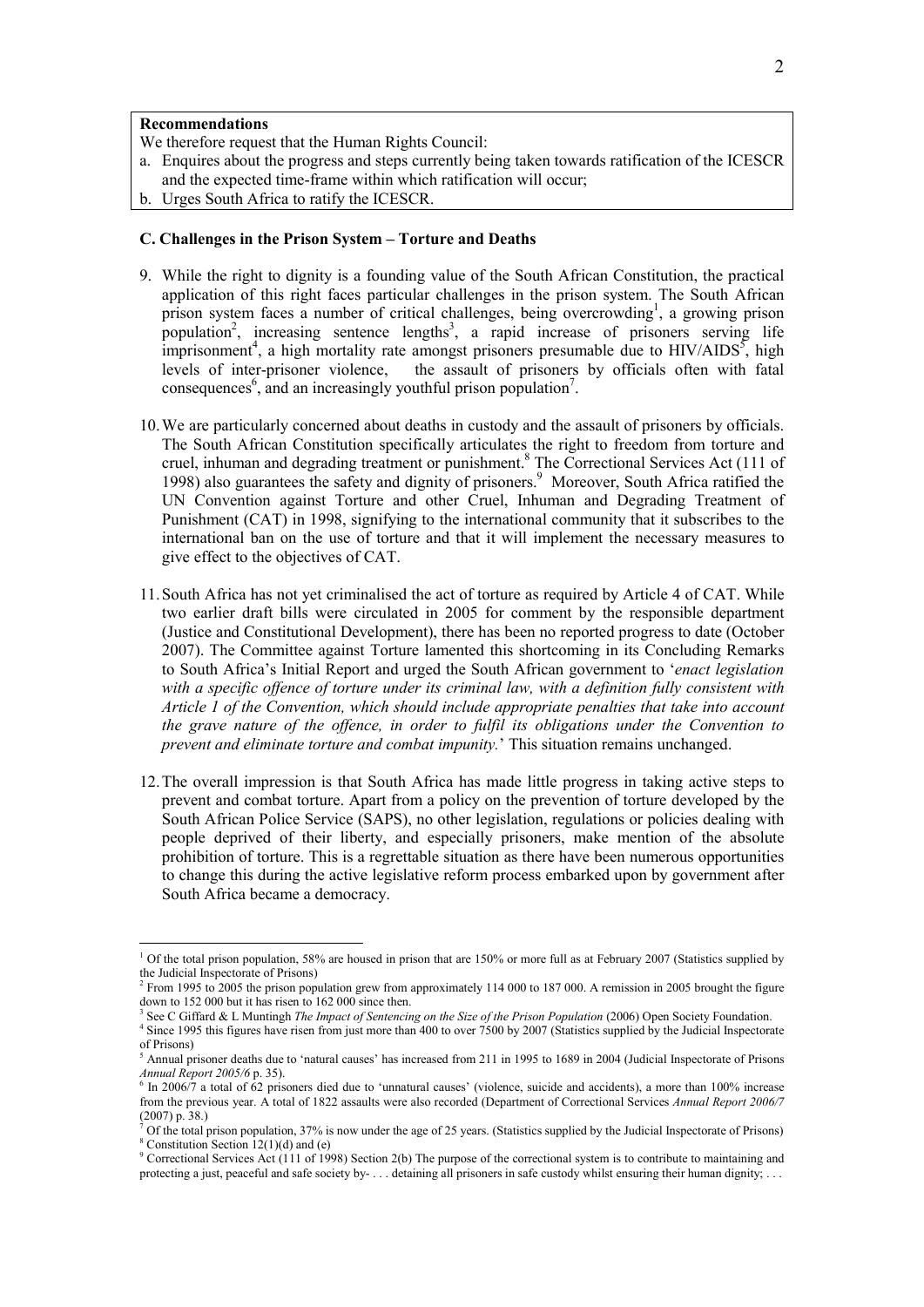- 13.Furthermore, there are significant problems with the investigation of cases of alleged torture and deaths in the prison system.<sup>10</sup> These cases are investigated by the SAPS and this situation has raised questions about impartiality, independence and thoroughness of investigations. The Committee against Torture expressed itself as follows on this matter: 'The State party should promptly, thoroughly and impartially investigate all deaths in detention and all allegations of acts of torture or cruel, inhuman or degrading treatment committed by law enforcement personnel and bring the perpetrators to justice, in order to fulfill its obligations under Article 12 of the Convention.' The situation has remained unchanged and no further measures taken to improve and strengthen investigative measures have been reported.
- 14.An attempt by a group of non-governmental organisations to engage government in formal dialogue on its obligations in respect of CAT has been unsuccessful. It should, however, be added that the South African Human Rights Commission has established a Section 5 Committee on Torture and this Committee includes representatives of civil society.<sup>11</sup>

#### Recommendations

-

We therefore submit that the Human Rights Council requests the following of South Africa:

- a. That, as a matter of urgency, the Government should enact legislation criminalising torture to comply with its obligations under Article 4 of CAT;
- b. That the Government should conduct a comprehensive independent judicial enquiry to investigate the immediate and underlying reasons for the persistent high number of unnatural deaths and assaults taking place in prisons with a view to develop recommendations for prevention;
- c. That, in compliance with its obligations under Article 17 of the Optional Protocol to CAT (which it signed in June 2006), the Government should enact legislation designating the National Preventive Mechanisms, and in particular the mechanism applicable to the prison system.

### D. Local government and basic service delivery

- 15.Local government is central to the delivery of many of the socio-economic rights, most notably the right of access to water, sanitation and housing. An overall analysis of progress since 1994 produces an impressive record of extension of household infrastructure and service delivery. Basic service delivery has been extended to marginalised communities at an extent that is unprecedented. Between the year 1994 and 2007, 2.35 million houses were built. In the same period, the percentage of people with access to clean water rose from 59 per cent to 86 per cent and electricity supply was extended from 30 per cent of the population to 73 percent. The percentage of people with access to sanitation rose from 48 per cent in 1999 to 73 per cent in 2007.
- 16.Government's effort towards eradicating service delivery backlogs, however commendable, is unlikely to result in South Africa achieving the Millennium Development Goals (MDGs). Government's efforts towards eradicating the backlog in access to potable water need to be doubled up and the current rate of eradicating backlogs in sanitation is also too slow to meet MDG targets. Government's own target of eradicating bucket toilets by the end of 2007 will not be met.
- 17.Government's policy of providing free access to basic water (six kilolitres of water per household per month) has been an important initiative towards realising access to basic rights. However, the amount is insufficient when one considers the size of the average South African household and when one sets off the amount against World Health Organisation standards. Moreover, the legal framework permits disconnection of access to water under strict conditions. Mechanisms such as pre-paid water systems and partial disconnection of water

<sup>&</sup>lt;sup>10</sup> See submissions by Amnesty International and the Civil Society Prison Reform Initiative, Committee against Torture,  $37<sup>th</sup>$ Session, http://www.ohchr.org/english/bodies/cat/cats37.htm

<sup>&</sup>lt;sup>11</sup> The Committee is established in respect of Section 5 of the South African Human Rights Commission Act 54 of 1994.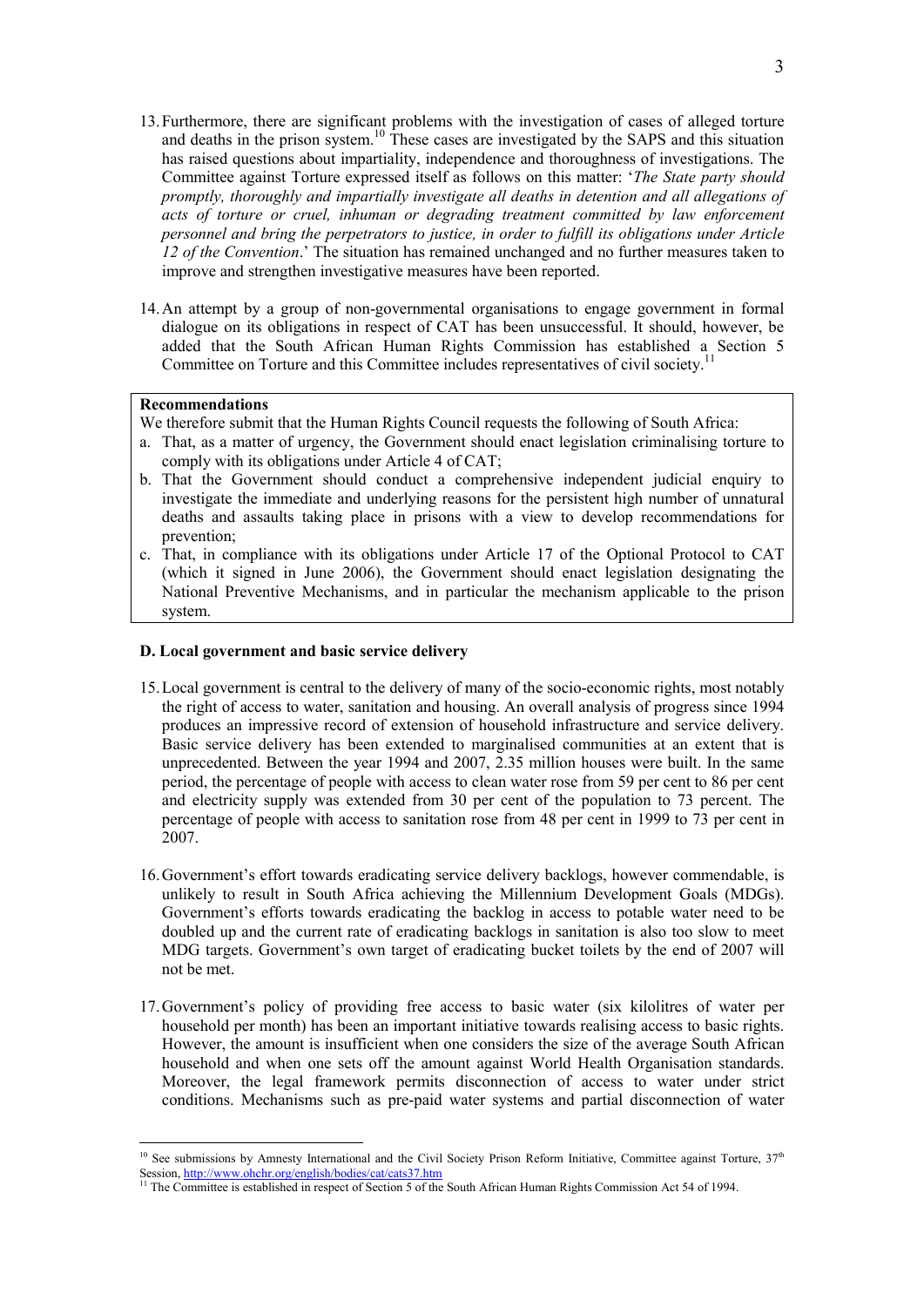connection are used frequently by municipalities to enforce payment. These methods are inconsistent with the right of access to water as access is limited to those who can afford it.

18.South Africa has paid too little regard to the need to establish sustainable and integrated settlements. The past decade has seen little progress in the reversal of apartheid spatial patterns; low cost housing continues to be built on the peripheries. This is resulting in the continuation of marginalised groups living in degrading and dehumanising circumstances, having to spend disproportionate amounts of income on transport to work etc. In addition, the right to a clean and healthy environment is endangered by the lack of effort on the part of government to contain environmental hazards, particularly in poor and marginalised areas.

### Recommendations

- We therefore submit that the Human Rights Council request that South Africa should:
- a. Revisit the legal framework for cost recovery around access to water;
- b. Accelerate the extension of basic services, such as water, sanitation and housing;
- c. Renew efforts to protect environmental rights of people living in disadvantaged areas.

### E. Realising the Right to Protection against Arbitrary Evictions

- 19.The South African Constitution provides for the rights to have access to adequate housing and to protection against arbitrary evictions.<sup>12</sup> The government has put in place a number of measures, legislative and otherwise, towards the realisation of these rights.
- 20.However, the practice of evictions is a regular occurrence in the country. Between 1995 and 2005, 826 679 people were reportedly evicted.<sup>13</sup> These evictions are not confined to urban areas, as since 1994, large numbers of black farm dwellers are continuously being evicted or displaced. Between 1994 and 2004, 1 679 417 farm dwellers were reportedly evicted.<sup>14</sup>
- 21.The complexity of legislation on evictions and its allowance of urgent eviction applications, more often than not, result in evictions taking place without adherence to the procedural and substantive requirements. The poorest and most vulnerable members of the society are evicted without given adequate notice or an opportunity to present their case in court (or oppose the eviction) or notice of when the eviction order will be carried out; with some of the eviction orders executed at night.<sup>15</sup> Others have been evicted without the provision of alternative accommodation.<sup>16</sup> This is contrary to the jurisprudence of South African courts, requiring in essence that an eviction cannot take place without a court order and the provision of alternative accommodation for vulnerable groups (those in desperate need), even if temporary.
- 22.During his visit to South Africa in April 2007, the UN Special Rapporteur on Adequate Housing was particularly concerned about the spate of evictions that were being conducted in clear breach of procedural requirements and through spurious use of 'urgent eviction' provisions where evictions are justified on the grounds of the health threat to the occupants.<sup>17</sup>

#### Recommendations

-

We therefore request that the Human Rights Council urges South Africa to:

a. Adhere to the call of the UN Special Rapporteur on adequate housing for a moratorium on evictions until all national, provincial and local legislation, policies and administrative actions

<sup>&</sup>lt;sup>12</sup> Section 26.

<sup>&</sup>lt;sup>13</sup> J du Plessis 'Forced Evictions: A Global Perspective' (2006) 7 (3) ESR Review 3-8 p. 6.

<sup>&</sup>lt;sup>14</sup> M Wegerif 'Farm Evictions: A Failure of Rights' (2006) 7(3) ESR Review 8-11 p. 9; see also Social Surveys and Nkuzi Development Association Still Searching for Security – The Reality of Farm Dweller Evictions in South Africa (2005) Blackwell Publishing.

 $\overline{1}$ <sup>i</sup> COHRE Any Room for the Poor? Forced Evictions in Johannesburg, South Africa 17 February 2005.

<sup>&</sup>lt;sup>16</sup> SAHRC 6th Economic and Social Rights Report 2003-2006 (2006) p. 6.

<sup>&</sup>lt;sup>17</sup> Preliminary observations as of 24 April 2007 by the UN Special Rapporteur on Adequate Housing, Miloon Kothari in light of his mission to South Africa (12 April – 24 April 2007); see also UN press release 'United Nations expert on adequate housing concludes visit to South Africa', reproduced in (2007) 8(2) ESR Review 34-36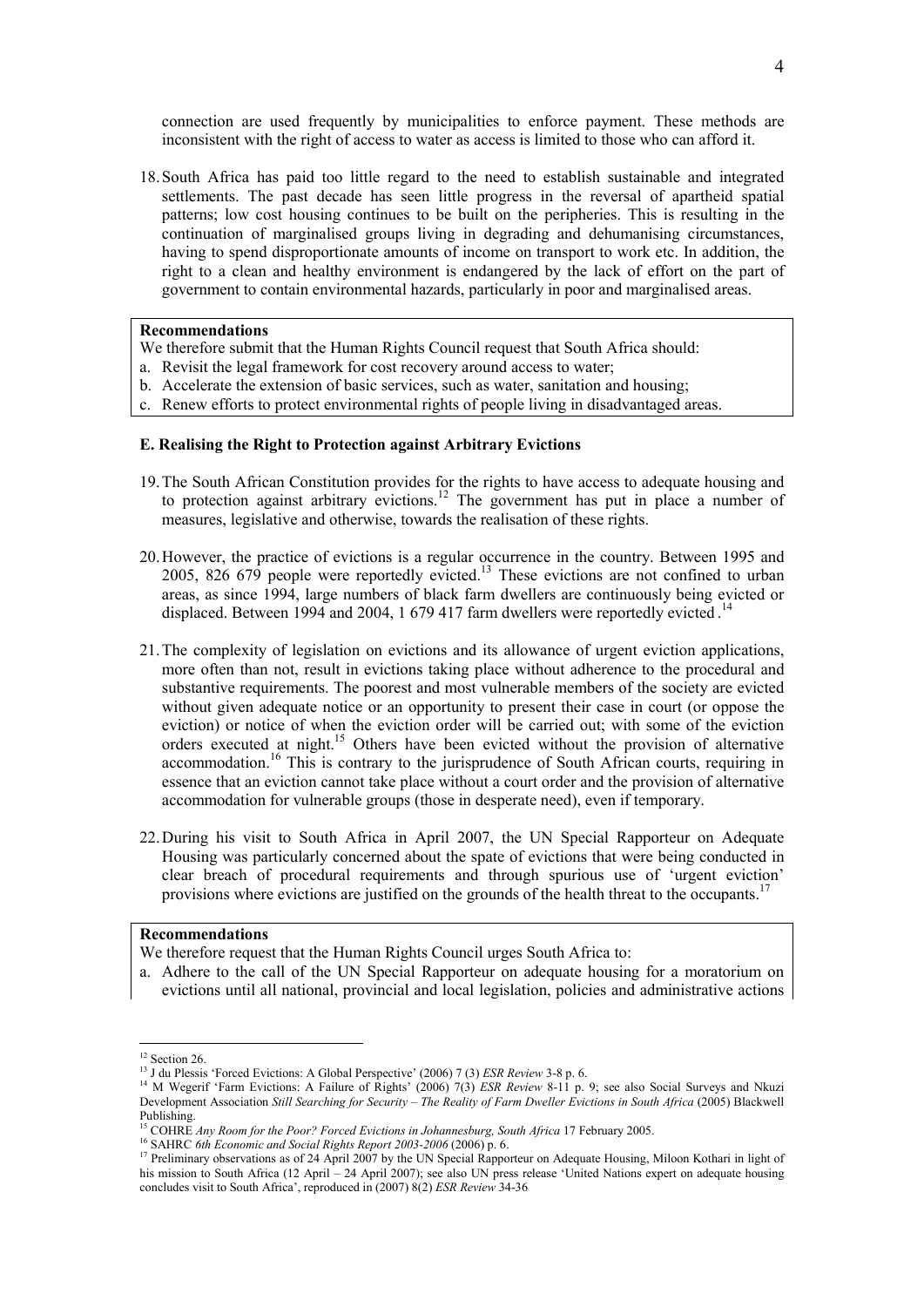are brought into line with Constitutional provisions and relevant Constitutional Court judgments that protect the right to adequate housing and freedom from evictions.

b. Restrict the practice of seeking urgent eviction orders without prior and full exploration of all alternatives such as suitable accommodation and without giving adequate notice to those to be evicted.

#### F. Gender-Based Violence and HIV/AIDS

- 23. Gender-based violence (GBV) is one of the most prominent features of post-apartheid South Africa. During 2006–2007, 52 617 cases of rape were reported to the South African Police Service.<sup>18</sup> GBV is a key factor in increasing women's risk of contracting HIV.
- 24.South Africa also remains the country with the highest number of people living with HIV in sub-Saharan Africa. UNAIDS estimates that by the end of 2005, 5.5 million people were living with HIV in South Africa, 3.1 million of them women.<sup>19</sup> L
- 25.Furthermore, poverty in South Africa is stratified along gender lines, as indicated by, inter alia, the higher unemployment rate for women. Women, particularly black women, typically have lower incomes and less job security than men. Due to this economic disempowerment, women often find themselves dependent on violent partners for access to housing and other resources. Hence, the termination of a relationship may create considerable housing problems for a woman. Workers at shelters for abused women have accordingly observed that women remain in or return to abusive relationships because they have nowhere else to go, thus exposing them to further violence and the risk of contracting HIV.
- 26.Although the South African government has committed itself under international and regional human rights instruments to realise women's rights and the right to freedom from all forms of violence is guaranteed in the South African Constitution, these commitments fall down on the level of implementation. In spite of sound legislation such as the Domestic Violence Act 116 of 1998 and the Maintenance Act 99 of 1998, both of which can make a great deal of difference to women if properly implemented, there appears to be a lack of political will to commit adequate resources, appoint sufficient officials and conduct thorough training. The fact that draft legislation, aimed at reforming the law on sexual offences, has been under discussion in parliament since 2003 without finalisation, is another example of the lack of sense of urgency on the part of government to take concrete steps to match its rhetorical statements.

#### Recommendations

-

We recommend that the Human Rights Council should urge the South African Government to:

- a. Scrap the inappropriate provisions relating to compulsory HIV testing of alleged sex offenders from the Criminal Law (Sexual Offences and Related Matters) Amendment Bill B50-2003 and instead, take concrete steps to improve the provision of post-exposure prophylaxis to all victims of sexual assault;
- b. Take urgent steps to see the Criminal Law (Sexual Offences and Related Matters) Amendment Bill B50-2003 enacted into law and implemented as speedily as possible;
- c. Take steps to improve the well-documented shortcomings in the implementation of the Domestic Violence Act by the South African Police Service;
- d. Ensure that provincial and local housing departments put in place 'Special Needs' housing policies that make provision for women experiencing domestic violence, amongst others;
- e. Improve access to justice for women with disabilities;
- f. Work in consultation with and provide financial support to civil society organisations that render legal, counselling, shelter and other services to women experiencing gender GBV.

<sup>&</sup>lt;sup>18</sup> See South African Police Service Domestic Violence Report: 1 July–31 December2006 (2007) Report submitted to the National Assembly Portfolio Committee on Safety and Security on 12 September 2007, http://www.pmg.org.za; South African Police Service Rape in the RSA for the period April to March2001/2002 to 2006/2007 (2007), available on http://www.saps.gov.za/statistics/reports/crimestats/2007/\_pdf/category/rape.pdf.

 $19$  UNAIDS 2006 Report on the global AIDS epidemic (2006) p. 17.